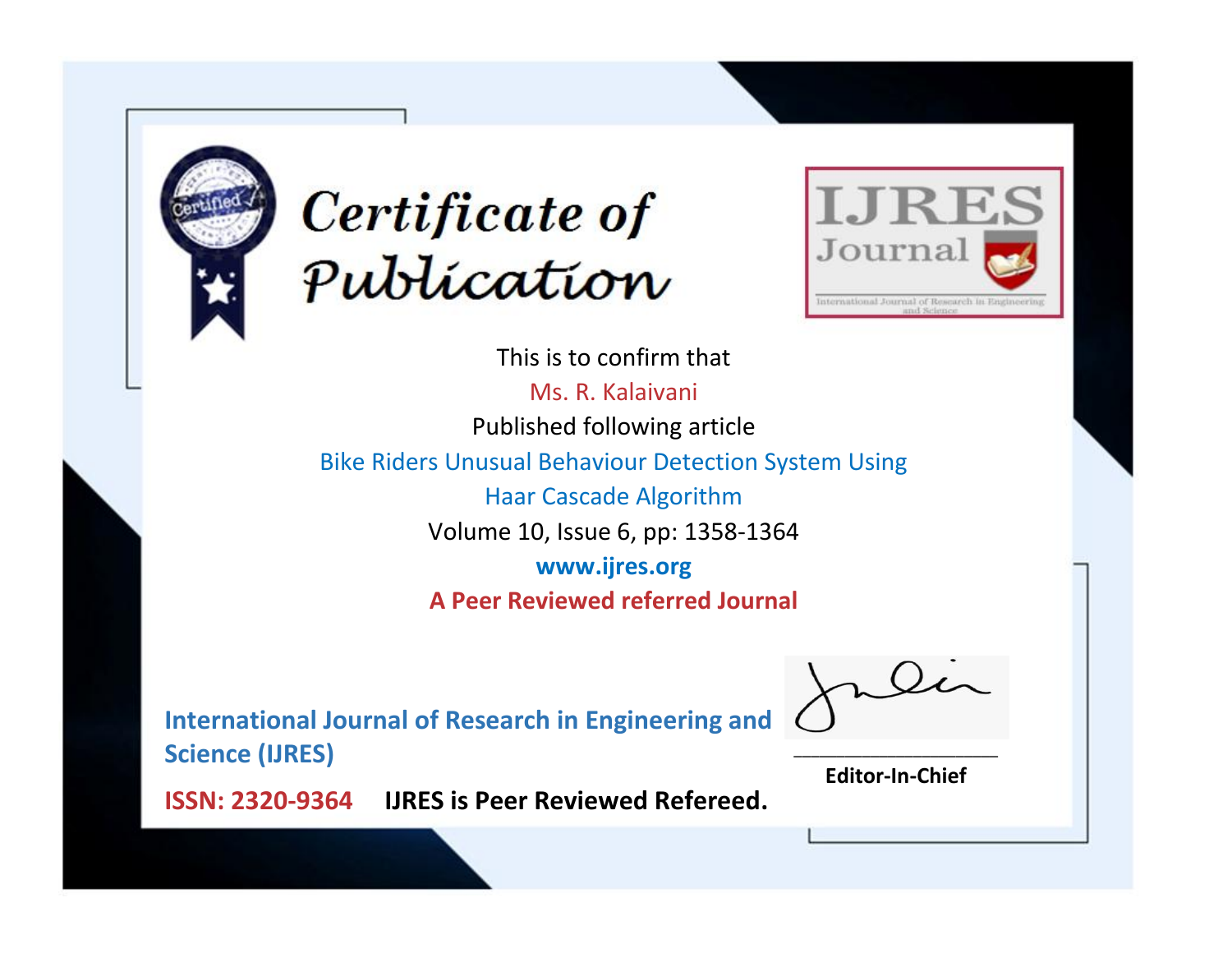



This is to confirm that

Rahiman

Published following article

Bike Riders Unusual Behaviour Detection System Using

Haar Cascade Algorithm

Volume 10, Issue 6, pp: 1358-1364

**www.ijres.org**

**A Peer Reviewed referred Journal**

**International Journal of Research in Engineering and Science (IJRES)**

\_\_\_\_\_\_\_\_\_\_\_\_\_\_\_\_\_\_\_\_\_\_\_\_ **Editor-In-Chief**

**Journal.**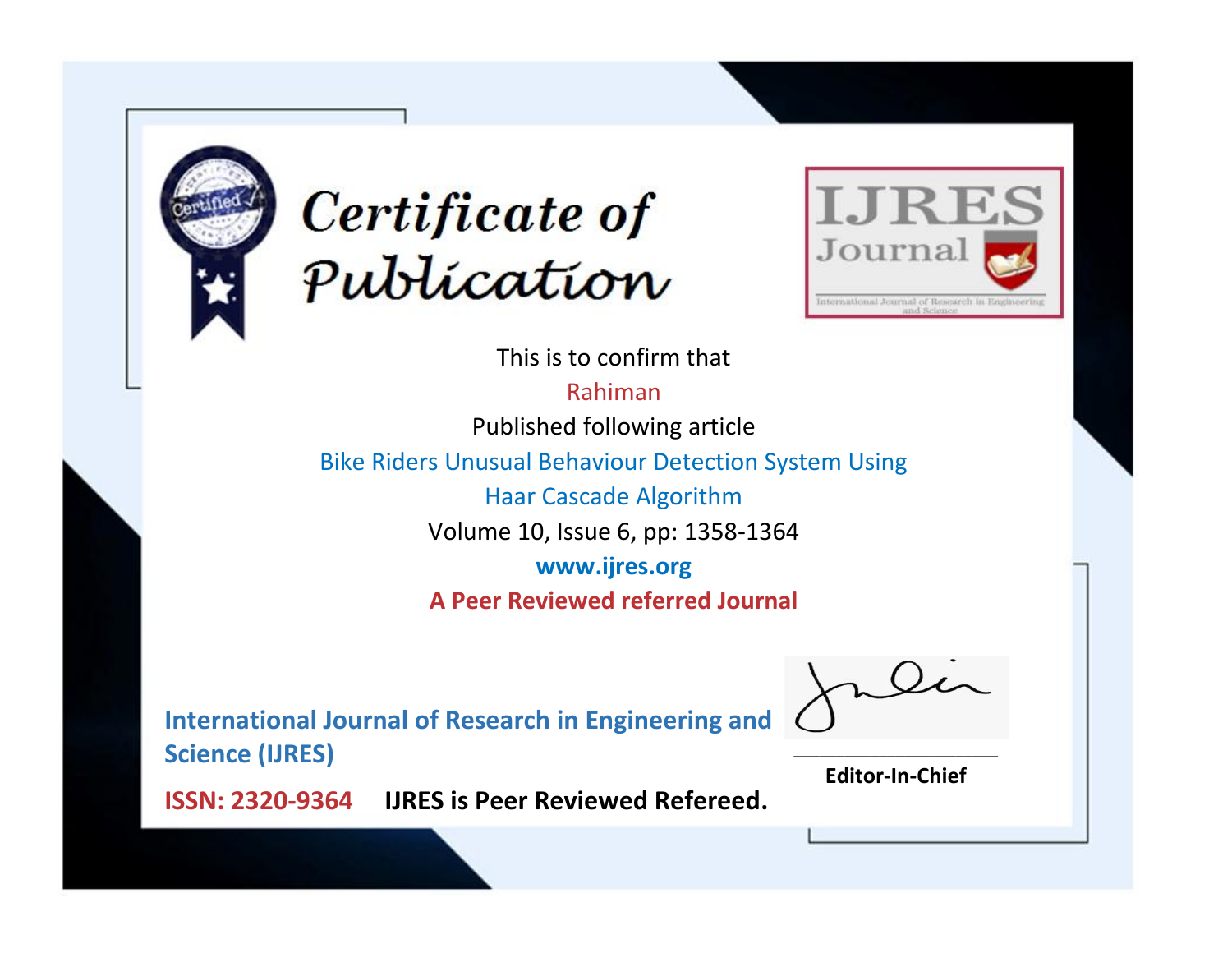



This is to confirm that Nishok

Published following article

Bike Riders Unusual Behaviour Detection System Using

Haar Cascade Algorithm

Volume 10, Issue 6, pp: 1358-1364

**www.ijres.org**

**A Peer Reviewed referred Journal**

**International Journal of Research in Engineering and Science (IJRES)**

\_\_\_\_\_\_\_\_\_\_\_\_\_\_\_\_\_\_\_\_\_\_\_\_ **Editor-In-Chief**

**Journal.**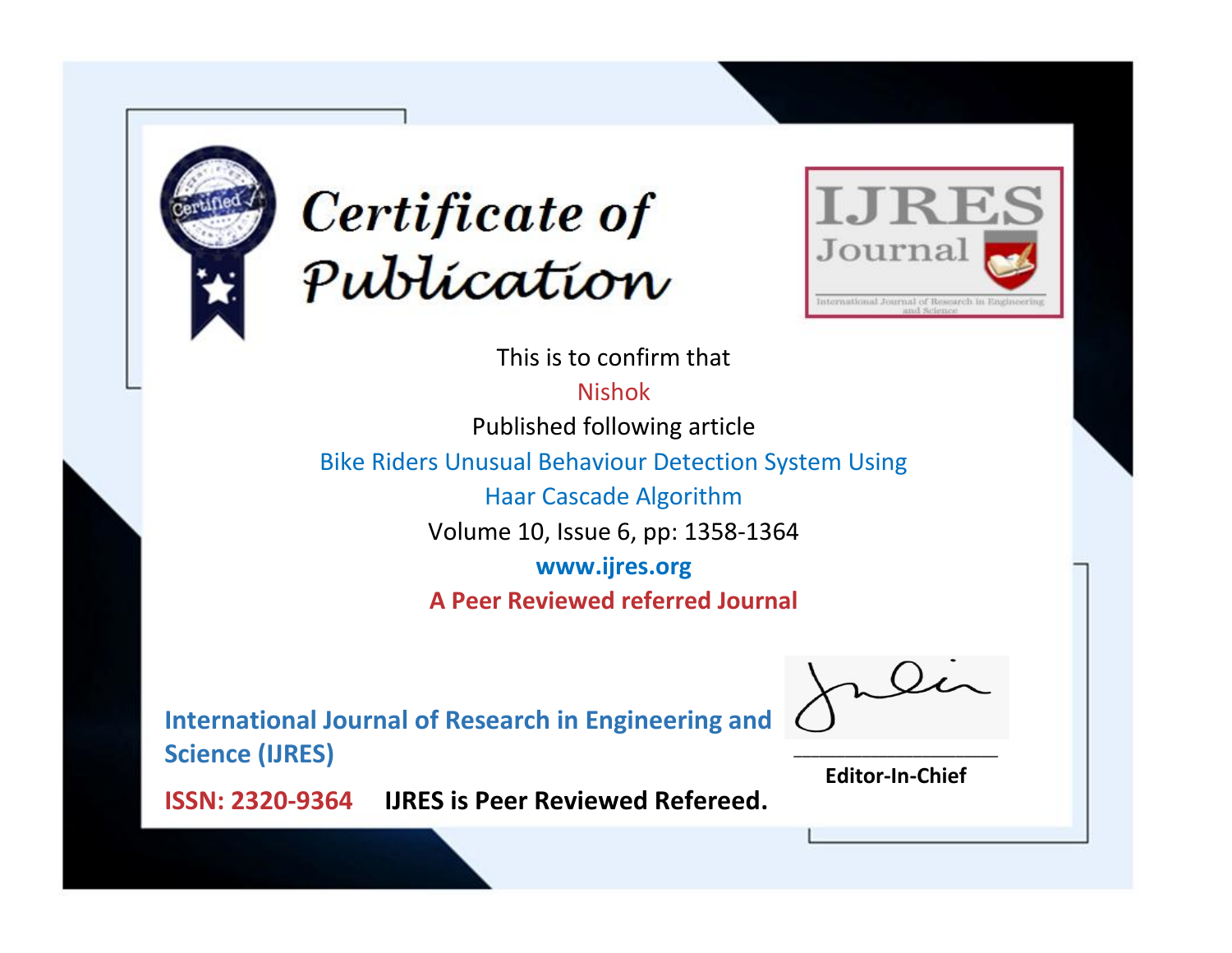



This is to confirm that

Prakash

Published following article

Bike Riders Unusual Behaviour Detection System Using

Haar Cascade Algorithm

Volume 10, Issue 6, pp: 1358-1364

**www.ijres.org**

**A Peer Reviewed referred Journal**

**International Journal of Research in Engineering and Science (IJRES)**

\_\_\_\_\_\_\_\_\_\_\_\_\_\_\_\_\_\_\_\_\_\_\_\_ **Editor-In-Chief**

**Journal.**